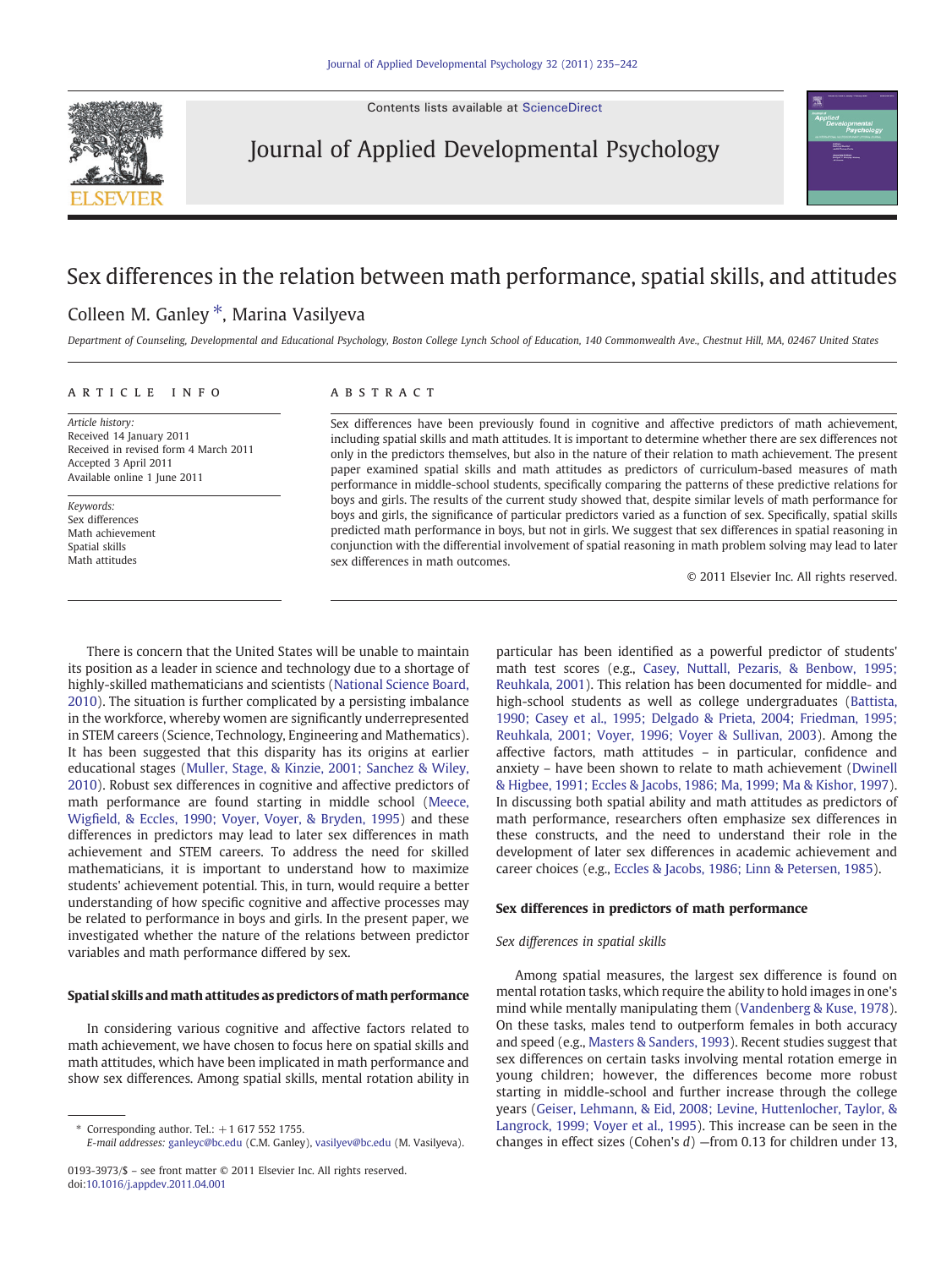to 0.45 for children 13–18, and 0.66 for students over 18 [\(Voyer et al.,](#page--1-0) [1995\)](#page--1-0). Across the age groups, sex differences in mental rotation are particularly pronounced on tasks that involve 3-D stimuli, such as the Vandenberg Mental Rotation Test [\(Linn & Petersen, 1985; Nordvik &](#page--1-0) [Amponsah, 1998; Voyer et al., 1995\)](#page--1-0).

#### Sex differences in math attitudes

Numerous studies have found that females are less confident than males in their mathematical abilities [\(Catsambis, 1994; Else-Quest,](#page--1-0) [Hyde, & Linn, 2010; Herbert & Stipek, 2005; Hyde, Fennema, Ryan,](#page--1-0) [Frost, & Hopp, 1990; Meece et al., 1990; Sherman, 1980](#page--1-0)). This relative lack of confidence has been documented even in samples of students in which girls obtain higher math grades than boys (e.g., [Pomerantz,](#page--1-0) [Altermatt, & Saxon, 2002](#page--1-0)). The differences in math confidence are mirrored by sex differences in math anxiety, with most investigators reporting higher anxiety in females, compared to males ([Eccles &](#page--1-0) [Jacobs, 1986; Else-Quest et al., 2010; Ma & Cartwright, 2003; Meece et](#page--1-0) [al., 1990; Tocci & Engelhard, 1991](#page--1-0)). For both math confidence and anxiety, the developmental trajectory shows an increase in sex differences from middle to high school and further into the college years ([Hyde et al., 1990](#page--1-0)).

#### Exploring the nature of sex difference in math performance

Whereas evidence concerning sex differences in spatial skills and math attitudes has been quite consistent, there is less consistency with respect to findings on sex differences in math performance. In fact, many studies reveal no sex differences in math achievement, whereas others point to either female or male advantage. Variability in the existing findings can be attributed, in large part, to variability in the nature of the assessment instrument used [\(Gibbs, 2010](#page--1-0)).

#### Evidence from non-curricular assessments

Much of the extant research investigating sex differences in mathematics has utilized non-curricular measures of math performance. In contrast to curriculum-based tests, these measures are relatively independent of the particular curricular standards formulated by individual states or local school districts; rather, they aim to assess students' ability to apply key mathematical concepts to problem solving. Examples of non-curricular tests include SAT-Math, Trends in International Mathematics and Science Study (TIMSS), and the Program for International Student Assessment (PISA), which are designed to evaluate a range of skills viewed as essential for the mastery of the mathematical domain ([Liu & Wilson, 2009](#page--1-0)).

Most studies utilizing non-curricular measures of math achievement indicate that sex differences are relatively small and more pronounced in older students [\(Gallagher & Kaufman, 2005; Halpern, 2000; Hyde,](#page--1-0) [Fennema, & Lamon, 1990](#page--1-0)). A recent meta-analysis reported no sex differences in elementary and middle school students and a small but significant male advantage in high school and college samples ([Lindberg,](#page--1-0) [Hyde, Petersen, & Linn, 2010\)](#page--1-0). In addition to grade level, the pattern of sex differences varies as a function of item type [\(Gibbs, 2010\)](#page--1-0). Detailed item analyses indicate that girls do better on conventional problems that can be solved using procedures taught in the classroom and boys do better in complex problem solving, including unconventional problems that require extending learned concepts to novel contexts ([Gallagher et al.,](#page--1-0) [2000; Gallagher & De Lisi, 1994; Hyde](#page--1-0) et al., 1990; Lindberg et al., 2010).

### Evidence from curriculum-based assessments

The research on non-curricular assessments presented above indicates that the extent and even direction of sex differences in math performance depend on the skills and knowledge required by the test items. Based on this research, one could expect that curriculum-based assessments, which evaluate skills and procedures taught in the classroom, will not reveal a male advantage. Indeed, when looking at math grades, which serve as indicators of students' mastery of classroom-taught material, researchers often find that girls outperform boys [\(Catsambis, 1994; Ding, Song, & Richardson, 2006; Downey & Vogt](#page--1-0) [Yuan, 2005; Pomerantz et al., 2002; Willingham & Cole, 1997](#page--1-0)). Girls' advantage in math grades may be related both to the fact that they are likely to do better on classroom assessments tied to the curriculum and that they are more likely to excel in other areas considered by teachers when assigning course grades (e.g., effort, homework completion).

In addition to grades, students' learning of the math content presented in their curriculum can be assessed through standardized tests that are based on the specific curricular framework used for instruction. Such curriculum-based tests have become increasingly important with the passing of the No Child Left Behind Act ([NCLB,](#page--1-0) [2002\)](#page--1-0), which mandates that all states test students' mastery of stateestablished academic standards [\(Ryan, Ryan, Arbuthnot, & Samuels,](#page--1-0) [2007\)](#page--1-0). The items included in curriculum-based assessments tap the same major strands of mathematical knowledge as the items on noncurricular tests, but the nature of problems often differs markedly across the two types of tests. A recent study of state math assessments indicated that items tapping students' extended and strategic thinking about mathematical concepts were virtually absent from these assessments [\(Hyde, Lindberg, Linn, Ellis, & Williams, 2008](#page--1-0)). Most of the items required recall of information and direct application of learned algorithms. Because boys tend to do better on complex problem solving, a male advantage would not be expected on the type of assessment that does not tap into their strengths. Indeed, an examination of test results from ten U.S. states indicates that there is no sex difference on the math portion of these tests [\(Hyde et al.,](#page--1-0) [2008\)](#page--1-0).

#### Sex differences in the relations between predictive factors and math achievement

As shown in the analysis of current research, sex differences in math achievement are virtually non-existent on curriculum-based tests through high school and on non-curricular tests through middle school. At the same time, a male advantage is continuously found in complex problem solving in high school students. This may have significant implications for STEM-related careers, which often require integrating concepts in novel ways and discovering creative approaches to complex problems. Thus, despite the relatively small size of the sex difference observed in high school, it is critical to understand its contributing factors and explore potential precursors of this sex difference at the earlier developmental stages, in particular, in middle school [\(Muller](#page--1-0) [et al., 2001; Sanchez & Wiley, 2010](#page--1-0)).

One way of approaching this issue is by focusing on the predictors of math performance and examining potential sex differences in how these predictors are related to math outcomes. There are limited and inconsistent findings on whether the relation of cognitive and affective predictors to math achievement differs by sex. A recent study of kindergarten students found that spatial skills (including mental rotation) were related to math performance for boys but not for girls ([Klein, Adi-Japha, & Hakak-Beizri, 2010](#page--1-0)). In contrast, evidence obtained in college-age students suggests that spatial skills are a stronger predictor of SAT-Math performance for girls than boys [\(Casey et al., 1995\)](#page--1-0). Both studies utilized non-curricular assessments, although the kindergarten study tested the mastery of basic numeric and computational skills whereas the college study tested the mastery of a range of skills, including complex problem solving. Thus, there may be a difference in how spatial skills predict math achievement at different ages and for different types of math assessments. So far, there is no work to help us understand the nature of this relationship in middle school years, the time when sex differences in mental rotation become particularly strong and robust. Further, there is no